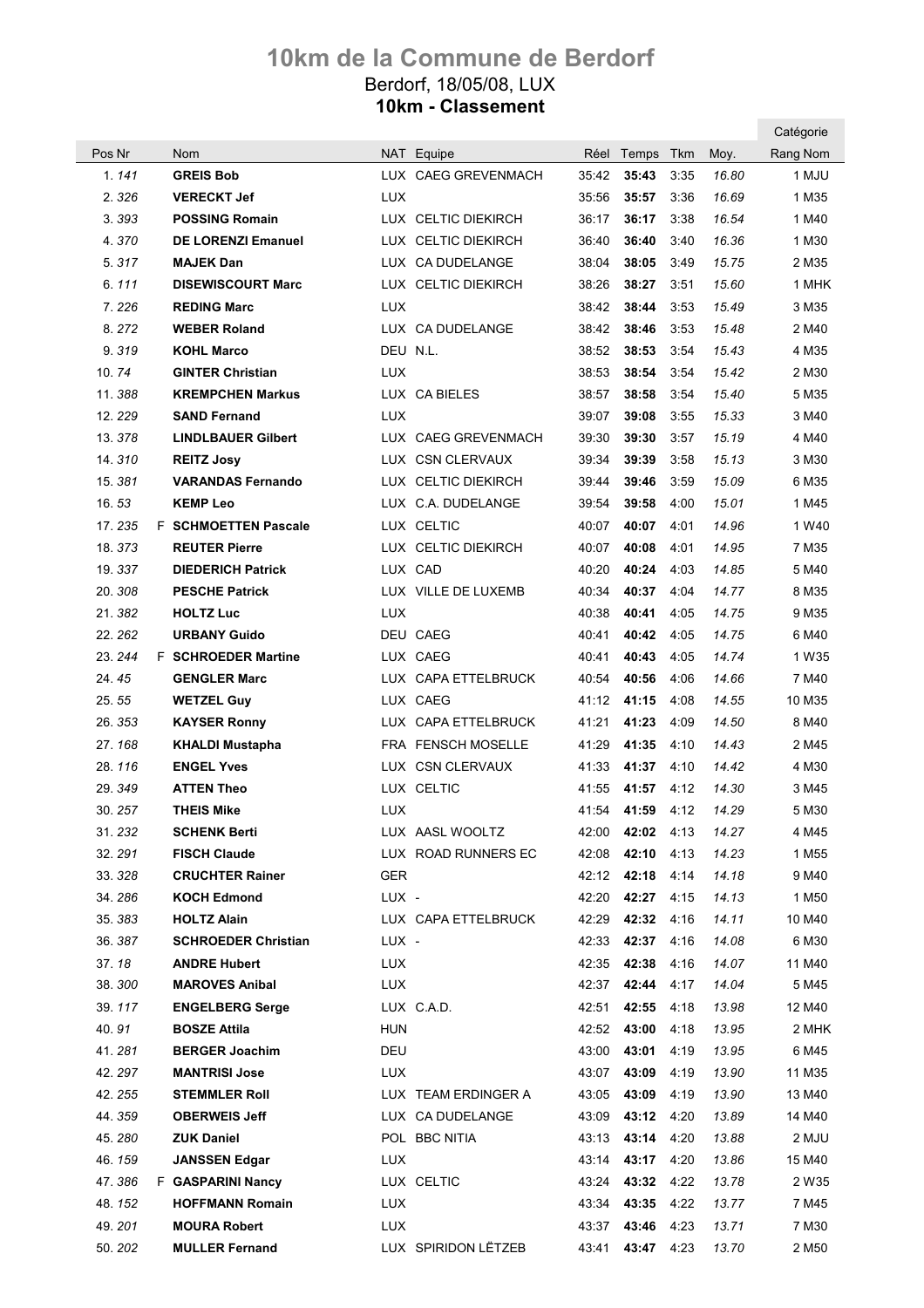|                 |                                         |            |                       |       |                                        |      |                | Catégorie         |
|-----------------|-----------------------------------------|------------|-----------------------|-------|----------------------------------------|------|----------------|-------------------|
| Pos Nr          | <b>Nom</b>                              |            | NAT Equipe            |       | Réel Temps Tkm                         |      | Moy.           | Rang Nom          |
| 51.118          | F ENGEL-HAUMANN Miriam                  |            | <b>DEU LG-LANGSUR</b> | 43:42 | 43:49                                  | 4:23 | 13.69          | 1 WHK             |
| 52.57           | <b>THILL Rich</b>                       |            | LUX CAEG              | 43:50 | 43:54                                  | 4:24 | 13.67          | 8 M45             |
| 53.369          | <b>SCHRAM Tom</b>                       | <b>LUX</b> |                       | 43:54 | 43:59                                  | 4:24 | 13.64          | 12 M35            |
| 54.242          | <b>SCHREURS Guy</b>                     |            | LUX CAPA              | 43:56 | 44:06                                  | 4:25 | 13.61          | 13 M35            |
| 55.56           | <b>SCHROEDER Joel</b>                   |            | LUX CAD               | 44:02 | 44:09                                  | 4:25 | 13.59          | 14 M35            |
| 56.248          | <b>SCHÜTZ Fränk</b>                     |            | LUX DUPONT            | 44:12 | 44:18                                  | 4:26 | 13.54          | 16 M40            |
| 57.85           | <b>BAUSCH Alain</b>                     | <b>LUX</b> |                       | 44:11 | 44:22                                  | 4:27 | 13.52          | 15 M35            |
| 58.316          | <b>BAIAO Pascal</b>                     | <b>LUX</b> |                       | 44:05 | 44:23                                  | 4:27 | 13.52          | 16 M35            |
| 59.142          | F GREIS-STEINBACH Romaine               |            | LUX AMICALE DES P E   | 44:21 | 44:30                                  | 4:27 | 13.48          | 3 W <sub>35</sub> |
| 60.273          | <b>WEICHERDING AIV</b>                  |            | LUX CELTIC            | 44:39 | 44:41                                  | 4:29 | 13.43          | 3 M50             |
| 61.243          | <b>SCHREURS Serge</b>                   |            | LUX AMICALE DES P+T   | 44:40 | 44:51                                  | 4:30 | 13.38          | 17 M40            |
| 62.193          | <b>MAY Marcel</b>                       |            | LUX SPIRIDON LETZEB   | 44:55 | 45:02                                  | 4:31 | 13.32          | 2 M <sub>55</sub> |
| 63.360          | <b>CLEMEN Daniel</b>                    | <b>LUX</b> |                       | 44:59 | 45:07                                  | 4:31 | 13.30          | 17 M35            |
| 64.16           | <b>HEINRICHS Alex</b>                   | <b>LUX</b> |                       | 45:03 | 45:09                                  | 4:31 | 13.29          | 8 M30             |
| 65.100          | <b>CONTER Georges</b>                   |            | LUX AMICALE P%T       | 45:07 | 45:13                                  | 4:32 | 13.27          | 4 M <sub>50</sub> |
| 66.101          | <b>CONTER Yannick</b>                   |            | LUX BIOGROS           | 45:08 | 45:14                                  | 4:32 | 13.27          | 3 MJU             |
| 67.263          | <b>VANZELST Ronald</b>                  |            | NLD LAFTREF CELTIC    | 45:14 | 45:17                                  | 4:32 | 13.25          | 5 M <sub>50</sub> |
| 68.318          | <b>GUDENDORFF Jeannot</b>               | <b>LUX</b> |                       | 45:14 | 45:19                                  | 4:32 | 13.24          | 3 M55             |
| 69.95           | <b>CHELIUS Andre</b>                    |            | LUX FIGHTGRAVITY.NE   | 44:57 | 45:20                                  | 4:32 | 13.24          | 18 M35            |
| 70.292          | <b>ASSELBORN Claude</b>                 | <b>LUX</b> |                       | 45:16 | 45:21                                  | 4:33 | 13.23          | 18 M40            |
| 71.333          | <b>JANIN Marc</b>                       |            | LUX B.L.A.            | 45:07 | 45:35                                  | 4:34 | 13.16          | 3 MHK             |
| 72.352          | <b>KAUTHEN Marcel</b>                   |            | LUX CELTIC DIEKIRCH   | 45:22 | 45:37                                  | 4:34 | 13.15          | 9 M45             |
| 73.34           | <b>MARNACH Frank</b>                    |            | LUX CAPA              | 45:32 | 45:44                                  | 4:35 | 13.12          | 19 M40            |
| 74.254          | <b>STEINBACH Pol</b>                    | <b>LUX</b> |                       | 45:42 | 45:53                                  | 4:36 | 13.08          | 19 M35            |
| 75.345          | <b>BIRCHEM Thomas</b>                   |            | LUX SPUERKEESS        | 45:51 | 45:55                                  | 4:36 | 13.07          | 20 M35            |
| 76.251          | <b>SILLEM Adriaan</b>                   | <b>BEL</b> |                       | 45:54 | 45:56                                  | 4:36 | 13.06          | 4 MHK             |
| 77.163          | <b>KARPEN Claude</b>                    | <b>LUX</b> |                       | 45:50 | 45:58                                  | 4:36 | 13.05          | 21 M35            |
| 78.332          | <b>RECKINGER Daniel</b>                 | LUX.       |                       | 45:58 | 45:59                                  | 4:36 | 13.05          | 4 MJU             |
| 79.342          | <b>MERSCH Christian</b>                 | LUX -      |                       | 45:58 | 46:02                                  | 4:37 | 13.03          | 5 MHK             |
| 80.338          | <b>KLEIN Charlie</b>                    | <b>LUX</b> |                       | 46:03 | 46:04 4:37                             |      | 13.02          | 5 MJU             |
| 81.334          | <b>BUREL Mario</b>                      |            | LUX CAEG              |       | 46:01 46:08 4:37 13.01                 |      |                | 20 M40            |
| 82.70           | <b>STRAUS Jeannot</b>                   |            | LUX LICENCE LOISIR    |       | 45:59  46:12  4:38                     |      | 12.99          | 22 M35            |
| 83.304          | <b>ALUNNI Maurizio</b>                  |            | LUX DEXIA BIL RUNNE   |       | 45:58 46:14 4:38                       |      | 12.98          | 10 M45            |
| 84.385          | <b>SCHUSTER Jos</b>                     |            | LUX CAPA ETTELBRUCK   |       | 46:16 46:21 4:39                       |      | 12.94          | 11 M45            |
| 85.340          | <b>RECKINGER Chris</b>                  | <b>LUX</b> |                       |       | 46:22 46:24 4:39                       |      | 12.93          | 6 MJU             |
| 86.367          | <b>F</b> SPITHOVEN Hary                 |            | LUX CELTIC DIEKIRCH   |       | 46:20 46:25 4:39                       |      | 12.93          | 1 W <sub>55</sub> |
| 87.78           | <b>ALFF Christian</b>                   |            | LUX LT HESPER         |       | 46:22 46:26 4:39                       |      | 12.92          | 23 M35            |
| 88.299          | <b>EVEN Rob</b>                         |            | LUX CARITAS LUXEMBO   |       | 46:13  46:28  4:39                     |      | 12.91          | 4 M55             |
| 89.172          | <b>F</b> KLEIN Isabelle                 | <b>LUX</b> |                       |       | 46:06 46:32 4:40                       |      | 12.89          | 2 WHK             |
| 90.348          | <b>REISCH Mathias</b>                   | <b>LUX</b> |                       |       | 46:22 46:35 4:40                       |      | 12.88          | 6 M <sub>50</sub> |
| 91.58           | <b>FEBVRE Arnaud</b>                    | <b>FRA</b> |                       |       | 46:19 46:45 4:41                       |      | 12.83          | 24 M35            |
| 92.205          | <b>NEUBERG Jos</b>                      |            | LUX U.S.RAMBROUCH     |       | 46:43 46:46 4:41                       |      | 12.83          | 21 M40            |
| 93.52<br>94.314 | F GLODEN Maryse<br><b>GREGOIRE Mike</b> | <b>LUX</b> | LUX LAFTEAM MUSEK R   |       | 46:55 46:57 4:42<br>46:39  46:58  4:42 |      | 12.78<br>12.78 | 1 W30             |
| 95.13           | <b>DUPREL Alain</b>                     | LUX        |                       |       | 46:46 46:59 4:42                       |      | 12.77          | 12 M45<br>22 M40  |
| 96.212          | <b>PALUMBO Marco</b>                    |            | LUX ING LOISIRS       |       | 47:12 47:17                            | 4:44 | 12.69          | 23 M40            |
| 97.298          | <b>CHIAIA Giovanni</b>                  |            | LUX LL/FLA            |       | 47:02 47:19 4:44                       |      | 12.68          | 13 M45            |
| 98.132          | <b>GENSON Jean-Paul</b>                 | LUX        |                       |       | 47:10 47:23 4:45                       |      | 12.66          | 14 M45            |
| 99.42           | <b>MEYERS Marco</b>                     | LUX        |                       |       | 47:20 47:29 4:45                       |      | 12.64          | 15 M45            |
|                 | 100. 167 F KELLAGHER Rebecca            | GBR.       |                       |       | 47:26 47:38 4:46                       |      | 12.60          | 2 W <sub>40</sub> |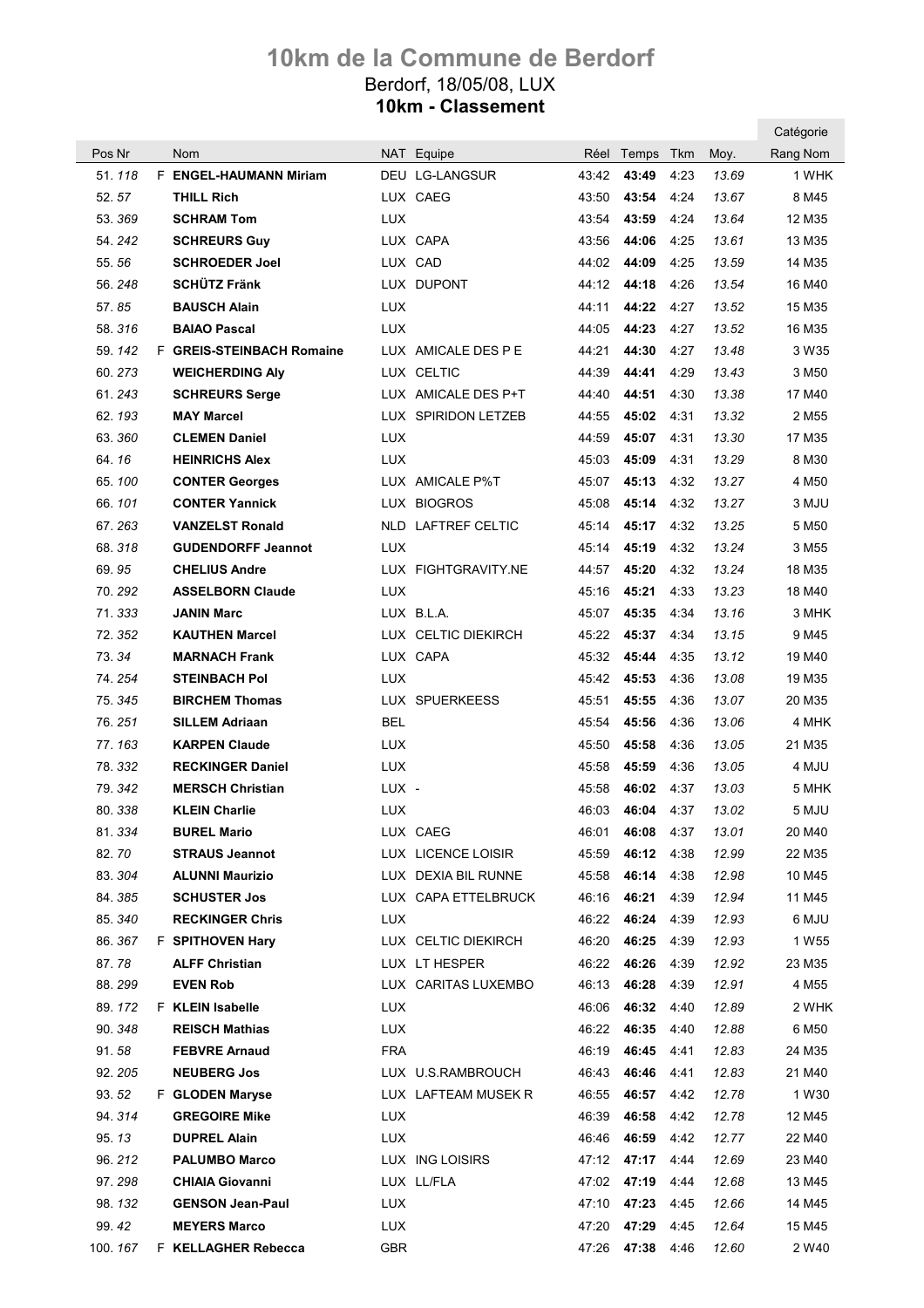|         |                                |            |                            |       |                |      |       | Catégorie         |
|---------|--------------------------------|------------|----------------------------|-------|----------------|------|-------|-------------------|
| Pos Nr  | Nom                            |            | NAT Equipe                 |       | Réel Temps Tkm |      | Moy.  | Rang Nom          |
| 101.344 | <b>FOLSCHEID Roland</b>        |            | LUX CAPA ETTELBRUCK        | 47:32 | 47:39          | 4:46 | 12.60 | 24 M40            |
| 102.82  | <b>BARCLAY Nicholas</b>        | GBR        |                            | 47:26 | 47:39          | 4:46 | 12.59 | 25 M40            |
| 103.301 | <b>FELTES Carlo</b>            |            | <b>DEU SPIRIDON LUXEMB</b> | 47:23 | 47:40          | 4:46 | 12.59 | 26 M40            |
| 104.380 | <b>EIPPERS Henri</b>           |            | LUX RTL RUNNERS TEA        | 47:32 | 47:42          | 4:47 | 12.58 | 25 M35            |
| 105.22  | <b>KIRSCH Guy</b>              | <b>LUX</b> |                            | 47:26 | 47:43          | 4:47 | 12.58 | 16 M45            |
| 106.80  | <b>AREND Marc</b>              | LUX.       |                            | 47:42 | 47:46          | 4:47 | 12.56 | 9 M30             |
| 107.151 | <b>HOFFMANN Luc</b>            | <b>LUX</b> |                            | 47:14 | 47:48          | 4:47 | 12.55 | 6 MHK             |
| 108.203 | <b>NEISES Alfred</b>           | <b>FRA</b> |                            | 47:47 | 47:50          | 4:47 | 12.54 | 27 M40            |
| 109.150 | F HILD Anne Marie              |            | LUX CAEG                   | 47:34 | 47:51          | 4:48 | 12.54 | 3 W <sub>40</sub> |
| 110.73  | <b>KONSBRUCK Fränk</b>         | <b>LUX</b> |                            | 47:34 | 47:53          | 4:48 | 12.53 | 10 M30            |
| 111.86  | <b>BAUSTERT Marcel</b>         |            | LUX WALFER HUESEN          | 47:33 | 47:54          | 4:48 | 12.53 | 7 M <sub>50</sub> |
| 112.323 | <b>HINNES Dieter</b>           |            | DEU SG FERSCHWEILER        | 47:52 | 47:58          | 4:48 | 12.51 | 28 M40            |
| 113.368 | <b>LAUGS André</b>             | <b>LUX</b> |                            | 48:17 | 48:17          | 4:50 | 12.43 | 29 M40            |
| 114.376 | <b>WENGLER Guy</b>             |            | LUX CA FOLA                | 48:01 | 48:19          | 4:50 | 12.42 | 1 M65             |
| 115.213 | <b>PANNRUCKER Joel</b>         |            | GEO                        | 48:09 | 48:21          | 4:51 | 12.41 | 11 M30            |
| 116.94  | <b>CAMPANELLA Pietro</b>       |            | ITA SPORTS POUR TOU        | 47:59 | 48:30          | 4:51 | 12.37 | 8 M <sub>50</sub> |
| 117.165 | <b>KAUFFMANN Daniel</b>        |            | LUX TRISPORT               | 48:30 | 48:31          | 4:52 | 12.37 | 30 M40            |
| 118.221 | <b>RASIC Marc</b>              |            | LUX KONKELRUNNERS S        | 48:10 | 48:31          | 4:52 | 12.37 | 31 M40            |
| 119.218 | F PROCACCI Nicole              | LUX CSL    |                            | 48:27 | 48:35          | 4:52 | 12.35 | 4 W40             |
| 120.27  | <b>PHILIPPE Jeff</b>           | <b>LUX</b> |                            | 48:23 | 48:38          | 4:52 | 12.34 | 17 M45            |
| 121.175 | <b>F KRAUS Lorence</b>         | <b>LUX</b> |                            | 48:35 | 48:40          | 4:52 | 12.33 | 2 W30             |
| 122.219 | <b>PRUIKSMA Jelle</b>          | <b>NLD</b> |                            | 48:32 | 48:44          | 4:53 | 12.31 | 7 MHK             |
| 123.364 | <b>TINES Jean-Luc</b>          | <b>LUX</b> |                            | 48:51 | 48:52          | 4:54 | 12.28 | 7 MJU             |
| 124.253 | <b>STEIMETZ Nils</b>           | <b>LUX</b> |                            | 48:37 | 48:56          | 4:54 | 12.26 | 8 MHK             |
| 125.104 | <b>DE BORGER Sacha</b>         | <b>LUX</b> |                            | 48:56 | 49:16          | 4:56 | 12.18 | ULM 8             |
| 126.231 | <b>SCHEIBELHUT Thomas</b>      |            | DEU DJK IRREL              | 48:53 | 49:18          | 4:56 | 12.17 | 9 M <sub>50</sub> |
| 127.133 | <b>GEOFFREY Simpson</b>        | <b>GBR</b> |                            | 48:53 | 49:19          | 4:56 | 12.17 | 32 M40            |
| 128.309 | <b>FILBIG Marco</b>            |            | LUX GYM VOLLEY             | 49:07 | 49:24          | 4:57 | 12.15 | 33 M40            |
| 129.90  | <b>BIRCHEM Joe</b>             |            | LUX FLA-LL                 | 49:22 | 49:25          | 4:57 | 12.14 | 34 M40            |
| 130.236 | <b>SCHOCKMEL Marc</b>          | <b>LUX</b> |                            | 49:16 | 49:31          | 4:58 | 12.12 | 35 M40            |
| 131.39  | <b>FLAMMANG Gust</b>           |            | LUX RRE-LL                 | 49:09 | 49:32          | 4:58 | 12.11 | 2 M65             |
| 132.127 | <b>FEOLA Michele</b>           |            | ITA LG LANGSUR             | 49:29 | 49:33          | 4:58 | 12.11 | 36 M40            |
| 133.288 | <b>DOS SANTOS Fernando</b>     | LUX        |                            | 49:29 | 49:34          | 4:58 | 12.11 | 9 MHK             |
| 134.339 | <b>KLEIN Jo</b>                | <b>LUX</b> |                            | 49:33 | 49:34          | 4:58 | 12.10 | 9 MJU             |
| 135.30  | DEL Degan Jeff                 | <b>LUX</b> |                            | 49:14 | 49:35          | 4:58 | 12.10 | 10 MJU            |
| 136.302 | F WOLTER Marie-Therese         |            | LUX CELTIC/SPIRIDON        | 49:19 | 49:42          | 4:59 | 12.07 | 1 W <sub>50</sub> |
| 137.249 | <b>SCHWARZ Andre</b>           |            | LUX LT HESPER              | 49:34 | 49:43          | 4:59 | 12.07 | 18 M45            |
| 138.65  | <b>KRIEPS Daniel</b>           |            | LUX CISEA                  | 49:20 | 49:45          | 4:59 | 12.06 | 26 M35            |
| 139.211 | <b>OMS Pascal</b>              | <b>LUX</b> |                            | 49:32 | 49:49          | 4:59 | 12.04 | 27 M35            |
| 140.351 | <b>METZLER Philippe</b>        | LUX -      |                            | 49:33 | 49:50          | 4:59 | 12.04 | 28 M35            |
| 141.350 | <b>RIPPINGER Roby</b>          |            | LUX VC DIEKIRCH            | 49:36 | 50:00          | 5:00 | 12.00 | 12 M30            |
| 142.4   | <b>UMSTADT Sacha</b>           | <b>LUX</b> |                            | 49:41 | 50:04          | 5:01 | 11.98 | <b>10 MHK</b>     |
| 143.379 | <b>KOSTER Georges</b>          | LUX -      |                            | 49:48 | 50:09          | 5:01 | 11.96 | 19 M45            |
| 144.194 | <b>MENSTER Christian</b>       |            | LUX POMPJEEËN ESCH/        | 49:50 | 50:15          | 5:02 | 11.94 | 13 M30            |
| 145.139 | <b>GONDOUIN Philippe</b>       | FRA        |                            | 50:03 | 50:17          | 5:02 | 11.93 | 37 M40            |
| 146.341 | <b>MERSCH Aloyse</b>           |            | LUX LAFCLUB POLICE         | 50:18 | 50:23          | 5:03 | 11.91 | 5 M55             |
| 147.371 | <b>F</b> SCHNEIDER Marie-Paule |            | LUX CELTIC DIEKIRCH        | 50:30 | 50:37          | 5:04 | 11.85 | 5 W40             |
| 148.29  | <b>RIPPINGER Mike</b>          | <b>LUX</b> |                            | 50:16 | 50:40          | 5:04 | 11.84 | 14 M30            |
| 149.137 | F GOEDERT-WOHL Josée           | <b>LUX</b> |                            | 50:36 | 50:42          | 5:05 | 11.83 | 6 W40             |
| 150.124 | <b>FELLER Marc</b>             |            | LUX CAPA ETTELBRÈCK        | 50:14 | 50:43          | 5:05 | 11.83 | 38 M40            |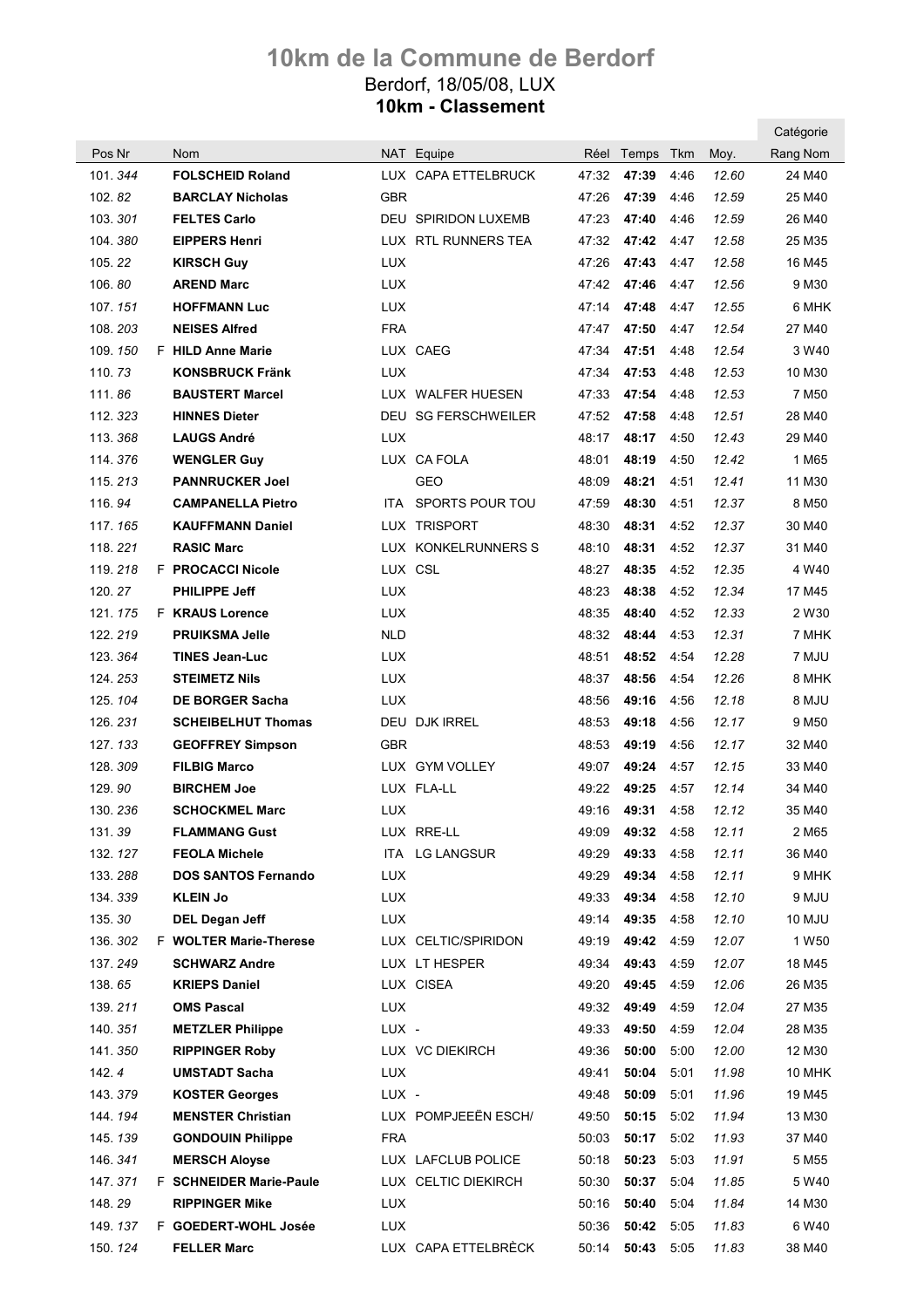|                   |                                               |                          |                            |       |                            |              |                | Catégorie          |
|-------------------|-----------------------------------------------|--------------------------|----------------------------|-------|----------------------------|--------------|----------------|--------------------|
| Pos Nr            | <b>Nom</b>                                    |                          | NAT Equipe                 | Réel  | Temps                      | Tkm          | Moy.           | Rang Nom           |
| 151.216           | F PINAZZA Christiane                          | <b>LUX</b>               |                            | 50:16 | 50:44                      | 5:05         | 11.83          | 1 W45              |
| 152.130           | <b>FRÖHLICH Horst</b>                         |                          | LUX WALFER HUESEN          | 50:16 | 50:44                      | 5:05         | 11.83          | 39 M40             |
| 153.330           | <b>MOROLDO Guy</b>                            |                          | LUX B.L.A.                 | 50:22 | 50:50                      | 5:05         | 11.80          | 11 MJU             |
| 154.347           | <b>FRANK Serge</b>                            |                          | LUX SPIRIDON 08 LE         | 50:36 | 50:52                      | 5:06         | 11.80          | 10 M <sub>50</sub> |
| 155.252           | <b>SPELLER Daniel</b>                         | <b>LUX</b>               |                            | 50:30 | 51:02                      | 5:07         | 11.76          | 40 M40             |
| 156.113           | <b>DUNKEL Laurent</b>                         | <b>LUX</b>               |                            | 50:57 | 51:07                      | 5:07         | 11.74          | 41 M40             |
| 157.14            | <b>WAGENER Christian</b>                      | <b>LUX</b>               |                            | 51:11 | 51:18                      | 5:08         | 11.70          | 29 M35             |
| 158.106           | F DEMUTH Gaby                                 | LUX.                     |                            | 51:15 | 51:23                      | 5:09         | 11.68          | 4 W35              |
| 159.7             | F HEIN Stephanie                              | <b>LUX</b>               |                            | 51:22 | 51:34                      | 5:10         | 11.64          | 3 W30              |
| 160.195           | <b>F</b> MERGEN Marguy                        | <b>LUX</b>               |                            | 51:18 | 51:35                      | 5:10         | 11.64          | 2 W45              |
| 161.274           | <b>F</b> WEIMER Maria                         |                          | DEU LT WELSCHBILLIG        | 51:15 | 51:35                      | 5:10         | 11.63          | 7 W <sub>40</sub>  |
| 162.1             | <b>CLEMENS Gilles</b>                         | <b>LUX</b>               |                            | 51:33 | 51:36                      | 5:10         | 11.63          | 11 MHK             |
| 163.69            | <b>NILLES Bob</b>                             | <b>LUX</b>               |                            | 51:28 | 51:40                      | 5:10         | 11.61          | 12 MHK             |
| 164.15            | F HEIJNSBROEK Simone                          | <b>NLD</b>               |                            | 51:25 | 51:46                      | 5:11         | 11.59          | 3 W <sub>45</sub>  |
| 165.355           | <b>LUX Alphonse</b>                           |                          | LUX SL BERUFSPOMPJE        | 51:32 | 51:47                      | 5:11         | 11.59          | 42 M40             |
| 166.186           | <b>MAAS Christian</b>                         |                          | BEL CABIELES LL            | 51:40 | 51:57                      | 5:12         | 11.55          | 6 M <sub>55</sub>  |
| 167.87            | F BECKER Daniela                              |                          | <b>DEU LT WELSCHBILLIG</b> | 51:44 | 52:03                      | 5:13         | 11.53          | 8 W40              |
| 168.71            | <b>LOHBECK Camille</b>                        | <b>LUX</b>               |                            | 51:56 | 52:04                      | 5:13         | 11.53          | 43 M40             |
| 169.108           | <b>DERNEDEN Mike</b>                          |                          | LUX INDIACA BETTEND        | 51:26 | 52:06                      | 5:13         | 11.52          | 13 MHK             |
| 170.200           | <b>MOROLDO Jean-Marie</b>                     |                          | <b>BEL TETELBIERG RUNN</b> | 52:06 | 52:12                      | 5:14         | 11.49          | 20 M45             |
| 171.266           | <b>VOR De Wilco</b>                           |                          | NLD FEYENOORD              | 52:03 | 52:16                      | 5:14         | 11.48          | 30 M35             |
| 172.64            | <b>MEYERS Michel</b>                          |                          | LUX LAFTEAM MUSEK R        | 52:03 | 52:23                      | 5:15         | 11.45          | 12 MJU             |
| 173.2             | <b>PAZOS Sergio</b>                           |                          | LUX CARGOLUX RUNNIN        | 52:22 | 52:25                      | 5:15         | 11.45          | 14 MHK             |
| 174.68            | <b>WOODHAM Richard</b>                        | <b>GBR</b>               |                            | 52:21 | 52:29                      | 5:15         | 11.43          | 44 M40             |
| 175.234           | <b>SCHMITZ Fernand</b>                        |                          | LUX CELTIC DIEKIRCH        | 52:15 | 52:30                      | 5:15         | 11.43          | 31 M35             |
| 176.217           | F PROCACCI Lydie                              |                          | LUX LAAFTEAM ROLLIN        | 52:09 | 52:31                      | 5:16         | 11.43          | 1 WJU              |
| 177.9             | <b>DUDEK Kazimierz</b>                        |                          | POL KAPA                   | 52:30 | 52:33                      | 5:16         | 11.42          | 1 M60              |
| 178.271           | <b>F</b> WEBER Claudine                       | LUX                      |                            | 52:16 | 52:38                      | 5:16         | 11.40          | 3 WHK              |
| 179.394           | <b>F</b> SCHILTZ Christiane                   | LUX                      |                            | 52:27 | 52:42                      | 5:17         | 11.39          | 4 W45              |
| 180.285           | F KOCH Tessy                                  | LUX -                    |                            | 52:21 | 52:43 5:17                 |              | 11.38          | 2 W <sub>50</sub>  |
| 181.391           | <b>KEIFFER Sebastian</b>                      | LUX.                     |                            |       | 52:40 <b>52:44</b> 5:17    |              | 11.38          | 13 MJU             |
| 182.228           | F ROSEN Fabienne                              |                          | LUX FLALL                  |       | 52:16 52:45 5:17           |              | 11.37          | 9 W40              |
| 183.122           | <b>EVERS Ulrich</b>                           |                          | DEU VULKANLÄUFER           |       | 52:44 53:02                | 5:19         | 11.31          | 21 M45             |
| 184.210           | <b>OLLINGER Manfred</b>                       |                          | DEU DJK IRREL              | 52:41 | 53:06                      | 5:19         | 11.30          | 2 M60              |
| 185.41            | <b>WERNER Dirk</b>                            |                          | LUX TRÄNTELER              |       | 52:50 53:08                | 5:19         | 11.29          | 45 M40             |
| 186.289           | <b>RIZZO Manuel</b>                           | LUX.                     |                            |       | $53:10$ $53:15$            | 5:20         | 11.27          | 32 M35             |
| 187.35            | <b>MARNACH Steve</b>                          |                          | LUX CAPA                   |       | 53:11 53:23                | 5:21         | 11.24          | 15 M30             |
| 188.190           | <b>MARNACH Thierry</b>                        |                          | LUX CAPA                   |       | 53:12 53:24                | 5:21         | 11.24          | 46 M40             |
| 189.146           | F HENRY Nicola                                | <b>GBR</b>               |                            |       | 53:19 53:32                | 5:22         | 11.21          | 10 W40             |
| 190.63            | <b>MEYERS Georges</b>                         |                          | LUX LAFTEAM MUSEK R        |       | $53:13$ $53:33$            | 5:22         | 11.21          | 47 M40             |
| 191.358           | <b>HOMBERGER Gerard</b>                       | <b>LUX</b>               |                            |       | 53:24 53:49                | 5:23         | 11.15          | 33 M35             |
| 192.5             | <b>LANNERS John</b>                           | <b>LUX</b>               |                            |       | 53:30 53:50                | 5:23         | 11.15          | 48 M40             |
| 193.261           | <b>TOUM Tewfik</b>                            | <b>LUX</b>               |                            |       |                            |              | 11.13          | 49 M40             |
| 194.275           | <b>WEIMESKIRCH Ben</b>                        | <b>LUX</b>               |                            |       | 53:24 53:55                | 5:24         | 11.13          | 15 MHK             |
| 195.321           | F DEUTER Pia                                  | LUX                      |                            |       | 53:48 54:07                | 5:25         | 11.09          | 4 WHK              |
| 196.346           | <b>GELHAUSEN Roland</b>                       | <b>LUX</b>               |                            |       | 53:53 54:08                | 5:25         | 11.09          | 22 M45             |
| 197.269<br>198.83 | <b>WAGNER Jhemp</b><br><b>F BATHORY Agnes</b> | <b>LUX</b><br><b>HUN</b> |                            |       | 53:43 54:08<br>54:08 54:16 | 5:25<br>5:26 | 11.08<br>11.06 | 11 M50<br>5 W45    |
| 199.374           | <b>WENGLER Marc</b>                           |                          | LUX CA FOLA SPIRIDO        | 54:04 | 54:22                      | 5:27         | 11.04          | 14 MJU             |
| 200.17            | <b>SCHILTZ Roland</b>                         |                          | LUX LAFTEAM MUSEK R        |       | 54:07 54:27 5:27           |              | 11.02          | 50 M40             |
|                   |                                               |                          |                            |       |                            |              |                |                    |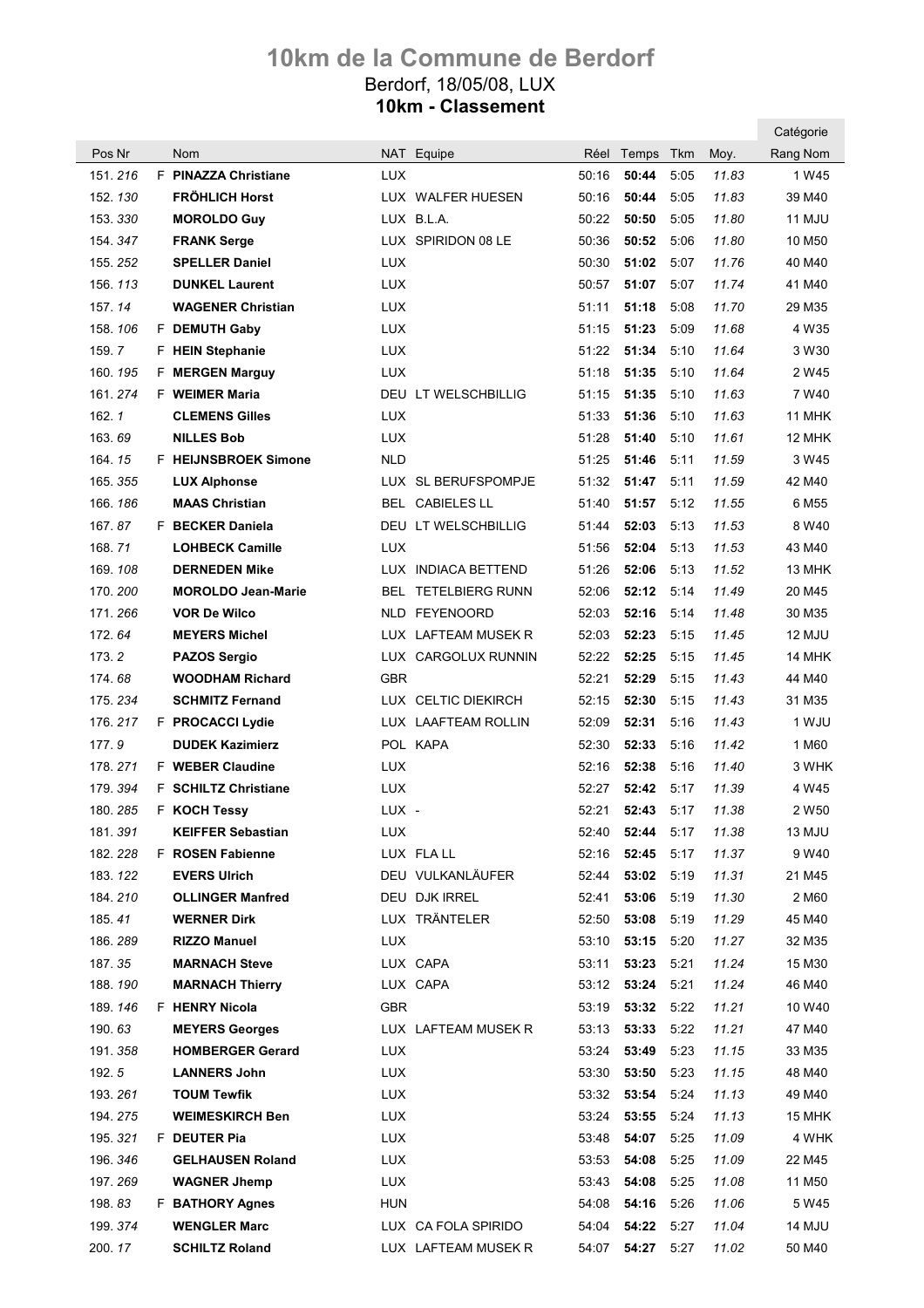|          |                               |            |                        |       |                  |      |       | Catégorie          |
|----------|-------------------------------|------------|------------------------|-------|------------------|------|-------|--------------------|
| Pos Nr   | <b>Nom</b>                    |            | NAT Equipe             |       | Réel Temps       | Tkm  | Moy.  | Rang Nom           |
| 201.305  | <b>REITZ Johny</b>            |            | LUX CSN CLERVAUX       | 54:12 | 54:28            | 5:27 | 11.02 | 3 M60              |
| 202.140  | <b>GRAGLIA Robert</b>         | <b>LUX</b> |                        | 54:18 | 54:35            | 5:28 | 10.99 | 34 M35             |
| 203.372  | <b>F</b> TRIERWEILER Carine   | <b>LUX</b> |                        | 54:28 | 54:47            | 5:29 | 10.95 | 5 W35              |
| 204.311  | <b>DERNEDEN Andy</b>          |            | LUX INDIACA WM2008     | 54:18 | 54:55            | 5:30 | 10.93 | 16 MHK             |
| 205.293  | <b>SCHUSTER Günter</b>        | <b>LUX</b> |                        | 55:06 | 55:08            | 5:31 | 10.88 | 4 M60              |
| 206.307  | <b>KARTHEISER Mario</b>       | <b>LUX</b> |                        | 55:02 | 55:11            | 5:32 | 10.87 | 12 M <sub>50</sub> |
| 207.270  | <b>WAGNER Lee</b>             |            | LUX FC JEUNESSE GIL    | 54:38 | 55:14            | 5:32 | 10.86 | 15 MJU             |
| 208.258  | <b>THIELEN Herbert</b>        |            | DEU SILVESTERLAUF T    | 54:47 | 55:15            | 5:32 | 10.86 | 5 M60              |
| 209.245  | F SCHROEDER Sophie            | <b>LUX</b> |                        | 55:04 | 55:17            | 5:32 | 10.85 | 6 W35              |
| 210.256  | <b>THEIS Frank</b>            | <b>LUX</b> |                        | 55:11 | 55:18            | 5:32 | 10.85 | 16 M30             |
| 211.260  | <b>TONNELIER Manu</b>         |            | <b>FRA BNP PARIBAS</b> | 55:05 | 55:18            | 5:32 | 10.85 | 35 M35             |
| 212.306  | <b>GEISBUSCH Frederic</b>     | <b>LUX</b> |                        | 55:07 | 55:19            | 5:32 | 10.85 | 17 MHK             |
| 213.250  | <b>SCUTO Lucien</b>           | <b>LUX</b> |                        | 54:52 | 55:20            | 5:32 | 10.85 | 51 M40             |
| 214.312  | <b>CASTIGLIA Pir</b>          | LUX        |                        | 54:42 | 55:20            | 5:32 | 10.84 | 18 MHK             |
| 215.156  | <b>JACOBS Philippe</b>        | LUX        |                        | 54:57 | 55:22            | 5:33 | 10.84 | 19 MHK             |
| 216, 199 | F MORENO Sandra               | <b>ESP</b> |                        | 55:05 | 55:25            | 5:33 | 10.83 | 4 W30              |
| 217.336  | <b>DIEDERICH Philippe</b>     | <b>LUX</b> |                        | 55:15 | 55:29            | 5:33 | 10.81 | 16 MJU             |
| 218.335  | F DIEDERICH-HECK Maria        |            | LUX SPIRIDON LETZEB    | 55:15 | 55:30            | 5:33 | 10.81 | 11 W40             |
| 219.389  | <b>HILBERT Pierre</b>         | DEU        | OLD BOYS LETZEB        | 55:24 | 55:32            | 5:34 | 10.80 | 17 M30             |
| 220.230  | <b>SASSEL Pol</b>             |            | LUX CAPA ETTELBRUCK    | 55:10 | 55:33            | 5:34 | 10.80 | 13 M50             |
| 221, 196 | <b>F</b> MERTENS Liette       | <b>LUX</b> |                        | 55:33 | 55:41            | 5:35 | 10.78 | 5 W30              |
| 222.169  | <b>F</b> KIEFFER Christiane   | LUX        |                        | 55:31 | 55:49            | 5:35 | 10.75 | 6 W45              |
| 223.375  | <b>F</b> WENGLER Viviane      |            | LUX CA FOLA            | 55:37 | 55:55            | 5:36 | 10.73 | 7 W <sub>45</sub>  |
| 224.290  | <b>F</b> FISCH Claudine       |            | LUX RR ECHTERNACH      | 55:35 | 55:56            | 5:36 | 10.73 | 3 W <sub>50</sub>  |
| 225.134  | <b>GERARD Reinhold</b>        |            | DEU LT WELSCHBILLIG    | 55:38 | 55:57            | 5:36 | 10.73 | 14 M50             |
| 226.135  | <b>F</b> GERGES Annette       |            | LUX LC SPUERKEES       | 55:42 | 56:04            | 5:37 | 10.70 | 7 W35              |
| 227.322  | F SCHRÖDER Nadine             | <b>LUX</b> |                        | 55:49 | 56:07            | 5:37 | 10.69 | 6 W30              |
| 228.147  | <b>F HERMES Anne</b>          | LUX        |                        | 55:55 | 56:16            | 5:38 | 10.66 | 5 WHK              |
| 229.267  | <b>WAGNER Chris</b>           | <b>LUX</b> |                        | 55:56 | 56:17            | 5:38 | 10.66 | 18 M30             |
| 230.112  | <b>DUIKER Robin</b>           | <b>NLD</b> |                        | 56:20 | 56:32 5:40       |      | 10.61 | 19 M30             |
| 231.107  | <b>DENOTTE Charles</b>        | <b>LUX</b> |                        | 56:05 | 56:36            | 5:40 | 10.60 | 23 M45             |
| 232.164  | <b>F KAUFFMANN Christiane</b> | <b>LUX</b> |                        | 56:26 | 56:37            | 5:40 | 10.60 | 8 W35              |
| 233.191  | F MARQUES Michèle             | LUX        |                        | 56:24 | 56:38            | 5:40 | 10.60 | 7 W30              |
| 234.264  | <b>F</b> VERHAREN Irene       | <b>LUX</b> |                        | 56:25 | 56:38            | 5:40 | 10.60 | 6 WHK              |
| 235.343  | F FOLSCHEID Renee             |            | LUX CAPA ETTELBRUCK    | 56:41 | 56:49            | 5:41 | 10.56 | 12 W40             |
| 236.155  | F HOSCHEID Danielle           | <b>LUX</b> |                        | 56:21 | 56:52            | 5:42 | 10.55 | 7 WHK              |
| 237.19   | F CATHY Zehren                | <b>LUX</b> |                        | 56:47 | 56:57            | 5:42 | 10.54 | 13 W40             |
| 238.390  | <b>F</b> THEIS Eliane         | LUX.       |                        | 56:49 | 57:03            | 5:43 | 10.52 | 8 W30              |
| 239.38   | <b>GREGORIUS Leon Jm</b>      |            | LUX ERNIE & LÉ         | 56:50 | 57:10            | 5:43 | 10.50 | 15 M50             |
| 240.204  | <b>NEMETH Thomas</b>          | <b>LUX</b> |                        | 56:59 | 57:23            | 5:45 | 10.46 | 52 M40             |
| 241.295  | <b>KRUFT Gerry</b>            | <b>LUX</b> |                        | 57:14 | 57:24            | 5:45 | 10.45 | 36 M35             |
| 242.144  | <b>HALSDORF Patrick</b>       |            | LUX GIVENICH RUNNER    |       | 57:17 57:27      | 5:45 | 10.44 | 53 M40             |
| 243.96   | <b>COLAS Christian</b>        | <b>LUX</b> |                        | 57:09 | 57:32            | 5:46 | 10.43 | 37 M35             |
| 244.97   | F COLAS-BASTIAN Nadine        | <b>LUX</b> |                        | 57:09 | 57:33            | 5:46 | 10.43 | 9 W30              |
| 245.84   | <b>BAUM Jean-Claude</b>       | LUX.       |                        | 57:21 | 57:46            | 5:47 | 10.39 | 54 M40             |
| 246.166  | <b>KAYSER Yves</b>            |            | LUX LAFTEAM MUESK R    | 57:36 | 57:56            | 5:48 | 10.36 | 16 M <sub>50</sub> |
| 247.88   | <b>BERTEMES Pierre</b>        | <b>LUX</b> |                        | 57:42 | 58:04            | 5:49 | 10.33 | 17 M50             |
| 248.185  | <b>F</b> LISA Bertemes        | LUX.       |                        | 57:43 | 58:05            | 5:49 | 10.33 | 14 W40             |
| 249.277  | <b>WINTERSDORF Marc</b>       | <b>LUX</b> |                        | 57:42 | 58:12 5:50       |      | 10.31 | 20 M30             |
| 250.66   | <b>WEEMAES Danny</b>          | <b>BEL</b> |                        |       | 58:03 58:14 5:50 |      | 10.30 | 55 M40             |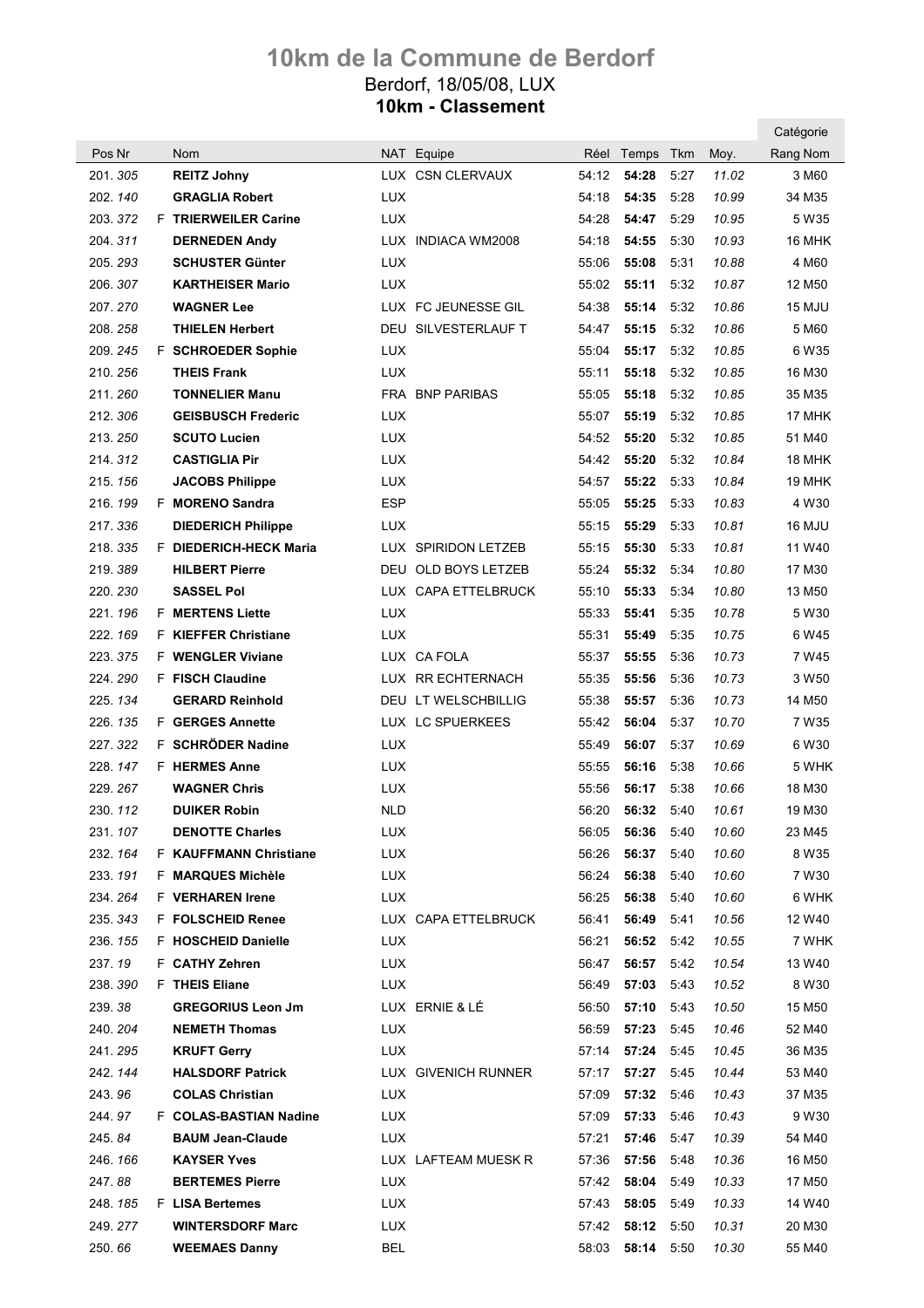|          |                             |            |                      |       |                      |      |       | Catégorie          |
|----------|-----------------------------|------------|----------------------|-------|----------------------|------|-------|--------------------|
| Pos Nr   | <b>Nom</b>                  |            | NAT Equipe           | Réel  | Temps                | Tkm  | Moy.  | Rang Nom           |
| 251.153  | F HOGG Moira                | GBR        |                      | 57:48 | 58:15                | 5:50 | 10.30 | 2 W <sub>55</sub>  |
| 252.148  | <b>HERTERT Serge</b>        |            | LUX CAPA             | 58:17 | 58:25                | 5:51 | 10.27 | 24 M45             |
| 253.170  | <b>F</b> KINNEN Irene       | <b>LUX</b> |                      | 58:14 | 58:26                | 5:51 | 10.27 | 9 W35              |
| 254, 184 | F LINK Magali               |            | LUX LOS VALIENTES    | 58:06 | 58:26                | 5:51 | 10.27 | 8 WHK              |
| 255.125  | <b>FELTGEN Marc</b>         |            | LUX LUX(US)-RUNNERS  | 58:09 | 58:32                | 5:52 | 10.25 | 18 M <sub>50</sub> |
| 256.214  | F PELZER Jeanne             | <b>LUX</b> |                      | 58:44 | 58:58                | 5:54 | 10.18 | 4 W50              |
| 257.227  | <b>ROOS Marco</b>           |            | LUX CSL              | 58:51 | 59:07                | 5:55 | 10.15 | 25 M45             |
| 258.315  | <b>FEYEREISEN Carlo</b>     | <b>LUX</b> |                      | 58:39 | 59:08                | 5:55 | 10.15 | 56 M40             |
| 259.240  | F SCHOOS Lexy               | <b>LUX</b> |                      | 58:54 | 59:09                | 5:55 | 10.14 | 2 WJU              |
| 260.28   | <b>F</b> SCHEUER Viviane    | <b>LUX</b> |                      | 58:55 | 59:10                | 5:55 | 10.14 | 10 W35             |
| 261.36   | <b>SALENTINY Marc</b>       | <b>LUX</b> |                      | 58:55 | 59:11                | 5:56 | 10.14 | 57 M40             |
| 262.331  | F ZENS Cathie               | <b>LUX</b> |                      | 59:02 | 59:11                | 5:56 | 10.14 | 3 WJU              |
| 263.276  | <b>WIETOR Johannes</b>      | DEU        |                      | 58:42 | 59:15                | 5:56 | 10.13 | 17 MJU             |
| 264.209  | F OLLINGER Ingrid           |            | <b>DEU DJK IRREL</b> | 58:54 | 59:23                | 5:57 | 10.10 | 3 W55              |
| 265.357  | <b>F</b> JUNKER Isabelle    | <b>LUX</b> |                      | 59:16 | 59:25                | 5:57 | 10.10 | 8 W <sub>45</sub>  |
| 266.356  | F LUX Margaux               | <b>LUX</b> |                      | 59:17 | 59:26                | 5:57 | 10.10 | 4 WJU              |
| 267.89   | <b>BINSFELD Christian</b>   |            | LUX CAPA ETTELBRÉCK  | 59:07 | 59:34                | 5:58 | 10.07 | 21 M30             |
| 268.222  | <b>RATHS Chris</b>          | <b>LUX</b> |                      | 59:13 | 59:36                | 5:58 | 10.07 | 22 M30             |
| 269.282  | <b>SCHEERS Roland</b>       | <b>BEL</b> |                      | 59:48 | 59:48                | 5:59 | 10.03 | 26 M45             |
| 270.303  | <b>CONRATH Daniez</b>       | <b>LUX</b> |                      | 59:38 | 59:54                | 6:00 | 10.02 | 27 M45             |
| 271.220  | F PURAYE Elisabeth          |            | LUX INDIACA BETTEND  | 59:23 | 59:55                | 6:00 | 10.01 | 9 WHK              |
| 272.177  | F KRÜGER-GUIRLINGER Cathy   | <b>LUX</b> |                      | 59:43 | 59:56                | 6:00 | 10.01 | <b>10 WHK</b>      |
| 273.206  | <b>F</b> NEUHENGEN Diane    | <b>LUX</b> |                      | 59:44 | 59:57                | 6:00 | 10.01 | 10 W30             |
| 274.60   | <b>LEITZ Michel</b>         | <b>LUX</b> |                      | 59:46 | 59:57                | 6:00 | 10.01 | 38 M35             |
| 275.239  | F SCHOOS Karin              | LUX        |                      |       | 59:59 1:00:13 6:02   |      | 9.96  | 5 W50              |
| 276.176  | <b>F</b> KREMER Paule       | <b>LUX</b> |                      |       | 1:00:06 1:00:16 6:02 |      | 9.96  | 11 W35             |
| 277.98   | F CONKLIN Monique           | <b>LUX</b> |                      |       | 1:00:07 1:00:17 6:02 |      | 9.95  | 12 W35             |
| 278.179  | <b>KULINNA Gust</b>         |            | LUX CELTIC LAFTREFF  |       | 59:55 1:00:19 6:02   |      | 9.95  | 28 M45             |
| 279.171  | <b>KLEBBA Rolf</b>          | DEU        |                      |       | 1:00:35 1:00:49 6:05 |      | 9.87  | 19 M <sub>50</sub> |
| 280.223  | <b>F</b> RATHS Nancy        | LUX        |                      |       | 1:00:35 1:00:57 6:06 |      | 9.84  | 11 WHK             |
| 281.32   | <b>OBERWEIS Eugène</b>      | <b>LUX</b> |                      |       | 1:00:42 1:01:03 6:07 |      | 9.83  | 20 M50             |
| 282.59   | <b>CECCON Joe</b>           | <b>LUX</b> |                      |       | 1:00:53 1:01:15 6:08 |      | 9.80  | 20 MHK             |
| 283.33   | <b>STEFFEN Jean-Marie</b>   | <b>LUX</b> |                      |       | 1:01:08 1:01:16 6:08 |      | 9.80  | 29 M45             |
| 284.43   | <b>F</b> RIES Samantha      | <b>LUX</b> |                      |       | 1:01:05 1:01:16 6:08 |      | 9.79  | <b>12 WHK</b>      |
| 285.225  | F RECH-KOHNEN Marie-Anne    | <b>LUX</b> |                      |       | 1:00:47 1:01:17 6:08 |      | 9.79  | 11 W30             |
| 286.325  | <b>F HARTMANN Carole</b>    | <b>LUX</b> |                      |       | 1:01:14 1:01:27 6:09 |      | 9.76  | 5 WJU              |
| 287.183  | F LINDA Oe                  |            | LUX F.C. MINERVA LE  |       | 1:01:25 1:01:28 6:09 |      | 9.76  | 6 WJU              |
| 288.119  | <b>ENSCH Achim</b>          | DEU        |                      |       | 1:00:54 1:01:28 6:09 |      | 9.76  | 58 M40             |
| 289.158  | F JACOBY Nadine             | <b>LUX</b> |                      |       | 1:01:31 1:01:40 6:10 |      | 9.73  | 12 W30             |
| 290.363  | F GRUBER Romy               | <b>LUX</b> |                      |       | 1:01:24 1:01:42 6:11 |      | 9.72  | 7 WJU              |
| 291.157  | F JACOBY Claudine           | <b>LUX</b> |                      |       | 1:01:37 1:01:43 6:11 |      | 9.72  | 13 WHK             |
| 292.31   | F MULHOLLAND Anne           | <b>GBR</b> |                      |       | 1:01:28 1:01:55 6:12 |      | 9.69  | 9 W45              |
| 293.207  | <b>NOESEN Roland</b>        | <b>LUX</b> |                      |       | 1:01:43 1:02:00 6:12 |      | 9.68  | 21 M50             |
| 294.233  | <b>SCHMIT Claude</b>        | <b>LUX</b> |                      |       | 1:01:32 1:02:02 6:13 |      | 9.67  | 39 M35             |
| 295.174  | F KOHNEN-SCHMIT Danielle    | <b>LUX</b> |                      |       | 1:01:34 1:02:03 6:13 |      | 9.67  | 10 W45             |
| 296.109  | <b>DESBORDES Jean-Marie</b> | <b>LUX</b> |                      |       | 1:02:11 1:02:21 6:15 |      | 9.62  | 59 M40             |
| 297.189  | <b>MAJERUS Georges</b>      | <b>SJM</b> |                      |       | 1:02:20 1:02:27 6:15 |      | 9.61  | 60 M40             |
| 298.192  | F MATHIEU Malou             | <b>LUX</b> |                      |       | 1:02:39 1:02:47 6:17 |      | 9.56  | 14 WHK             |
| 299.50   | <b>SCHAEFER Claude</b>      | LUX.       |                      |       | 1:02:27 1:02:57 6:18 |      | 9.53  | 23 M30             |
| 300.102  | F COURTEHOUTE Karin         |            | LUX LAFTREFF CELTIC  |       | 1:02:37 1:03:01 6:19 |      | 9.52  | 11 W45             |